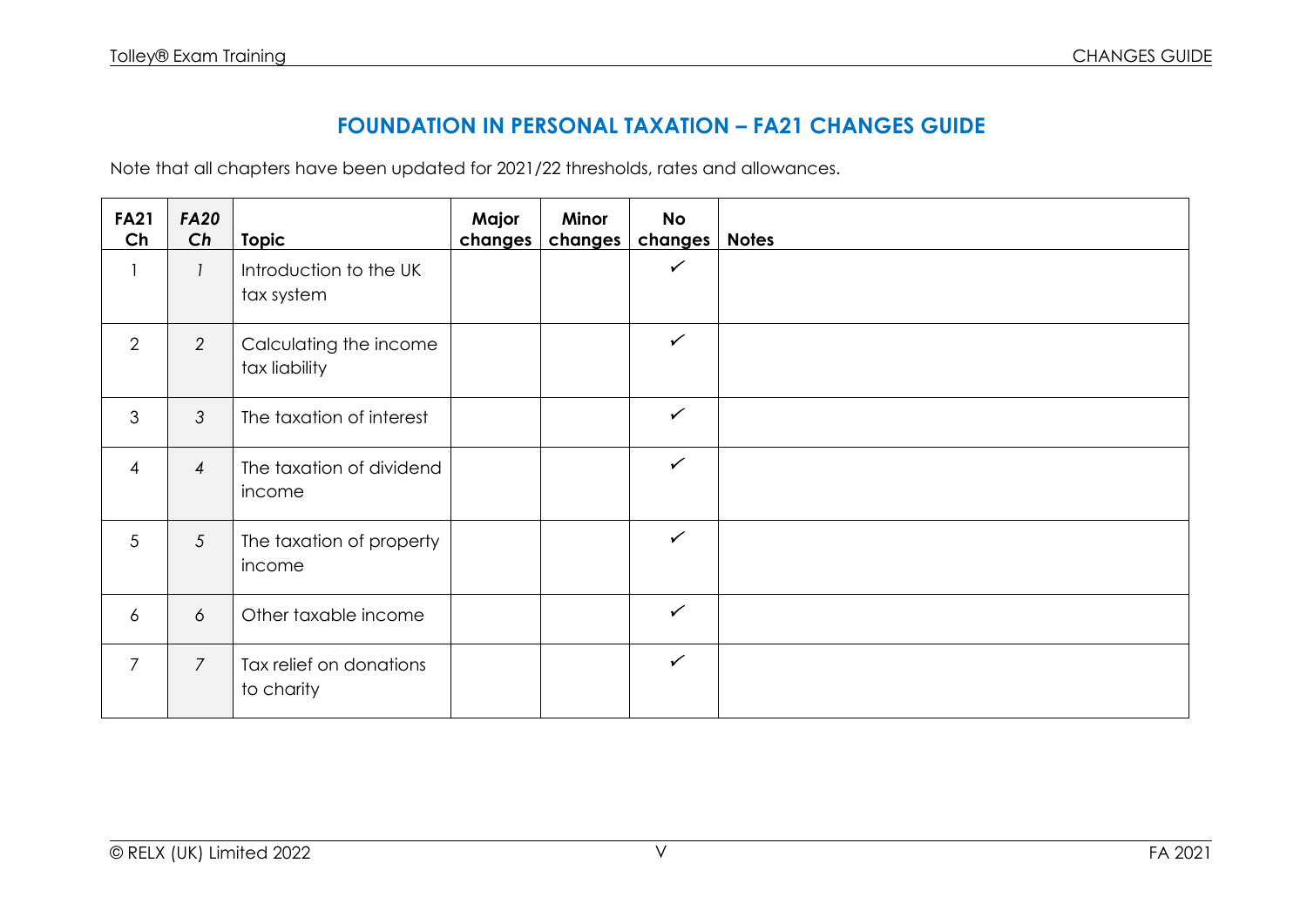| 8               | 8               | EIS income tax relief                              | $\checkmark$ |  |
|-----------------|-----------------|----------------------------------------------------|--------------|--|
| 9               | 9               | Pension schemes                                    | $\checkmark$ |  |
| 10 <sup>°</sup> | 10 <sup>°</sup> | An introduction to self-<br>assessment             | $\checkmark$ |  |
| 11              | 11              | Further aspects of self-<br>assessment             | $\checkmark$ |  |
| 12              | 12              | Payment dates, interest<br>& penalties             | $\checkmark$ |  |
| 13              | 13              | Introduction to<br>employment income &<br>benefits | $\checkmark$ |  |
| 14              | 14              | Company car & fuel<br>benefits                     | $\checkmark$ |  |
| 15              | 15              | Living accommodation:<br>taxable benefits          | $\checkmark$ |  |
| 16              | 16              | Loans to employees                                 | $\checkmark$ |  |